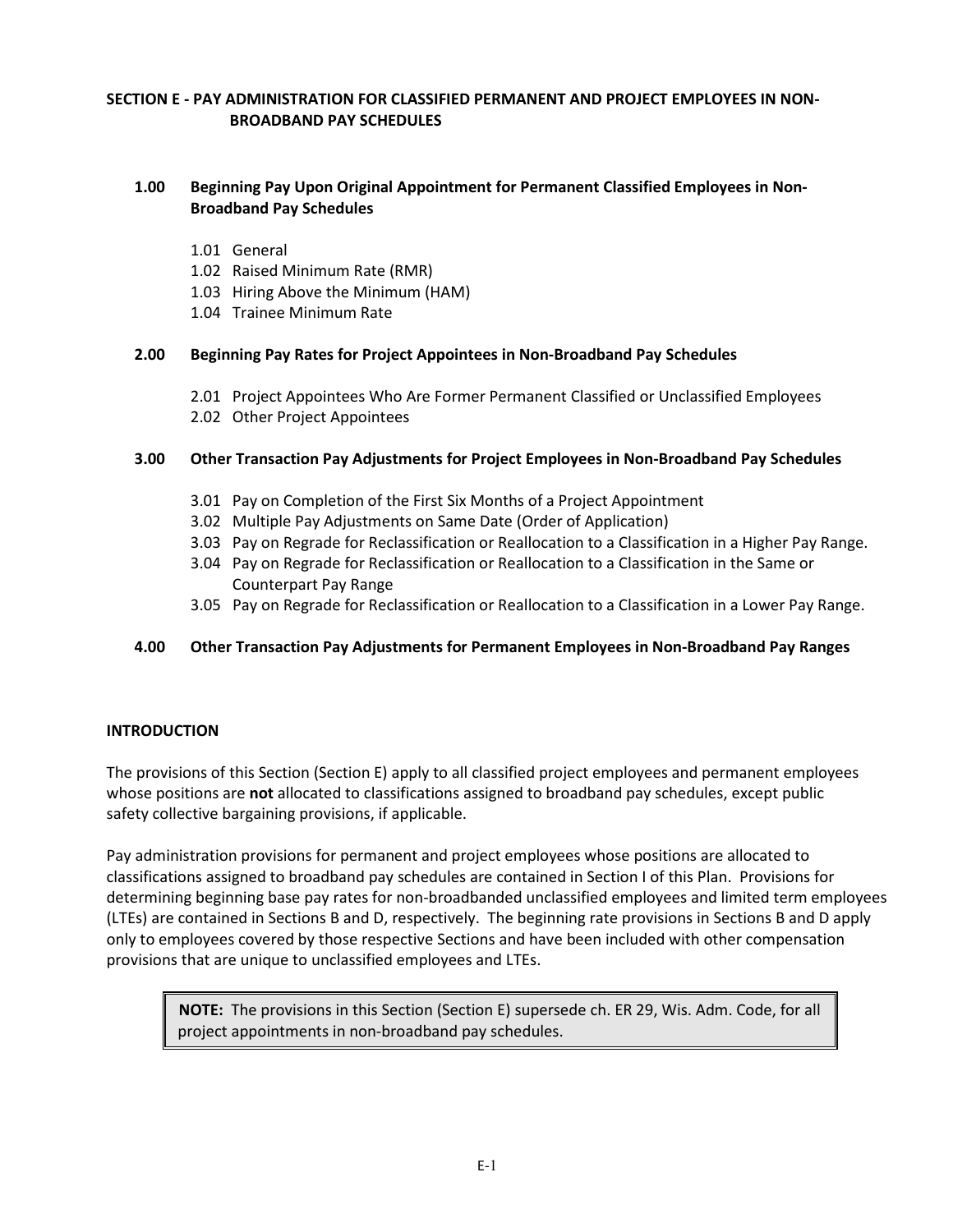# **1.00 Beginning Pay Upon Original Appointment for Permanent Classified Employees in Non-Broadband Pay Schedules**

Upon original appointment as a permanent employee in the classified service beginning base pay rates shall be determined as follows:

## **1.01 General**

The starting base pay rate upon original appointment shall be the minimum of the pay range for the classification except as otherwise provided in this Section (Section E) or other sections of this Plan.

**NOTE:** For provisions governing the pay upon original appointment for permanent employees in positions allocated to classifications assigned to the broadband pay schedules, refer to Section I, 4.04 of this Plan.

## **1.02 Raised Minimum Rate (RMR)**

- (1) When competitive labor market conditions have been evaluated and the minimum rate is determined to be below the market rate for a classification or subtitle for a classification, or when a classification or subtitle for a classification has unique requirements and it is unlikely that quality applicants would be available under such conditions, the DPM Administrator, at the request of the appointing authority, may establish a raised minimum rate above the pay range minimum for recruiting, hiring and retaining employees. Such rates may be established on a geographic basis.
- (2) The raised minimum rate shall be the lowest rate payable to any permanent or project employee whose position is assigned to the classification or classification and subtitle in the geographic area where the raised hiring minimum is in effect.

**NOTE:** Refer to Chapter 560 of the Wisconsin Human Resources Handbook entitled "Raised Minimum Rates" for additional information.

## **1.03 Hiring Above the Minimum (HAM)**

- (1) The DPM Administrator may authorize HAM for permanent and project employees whose positions are allocated to classifications assigned to non-broadband pay schedules when either:
	- (a) The duties and responsibilities of a position require the employment of a person with qualifications that differ significantly from those normally required for other positions in the same classification, and the persons who possess such qualifications are not readily available in the labor market at the minimum rate in the pay range; or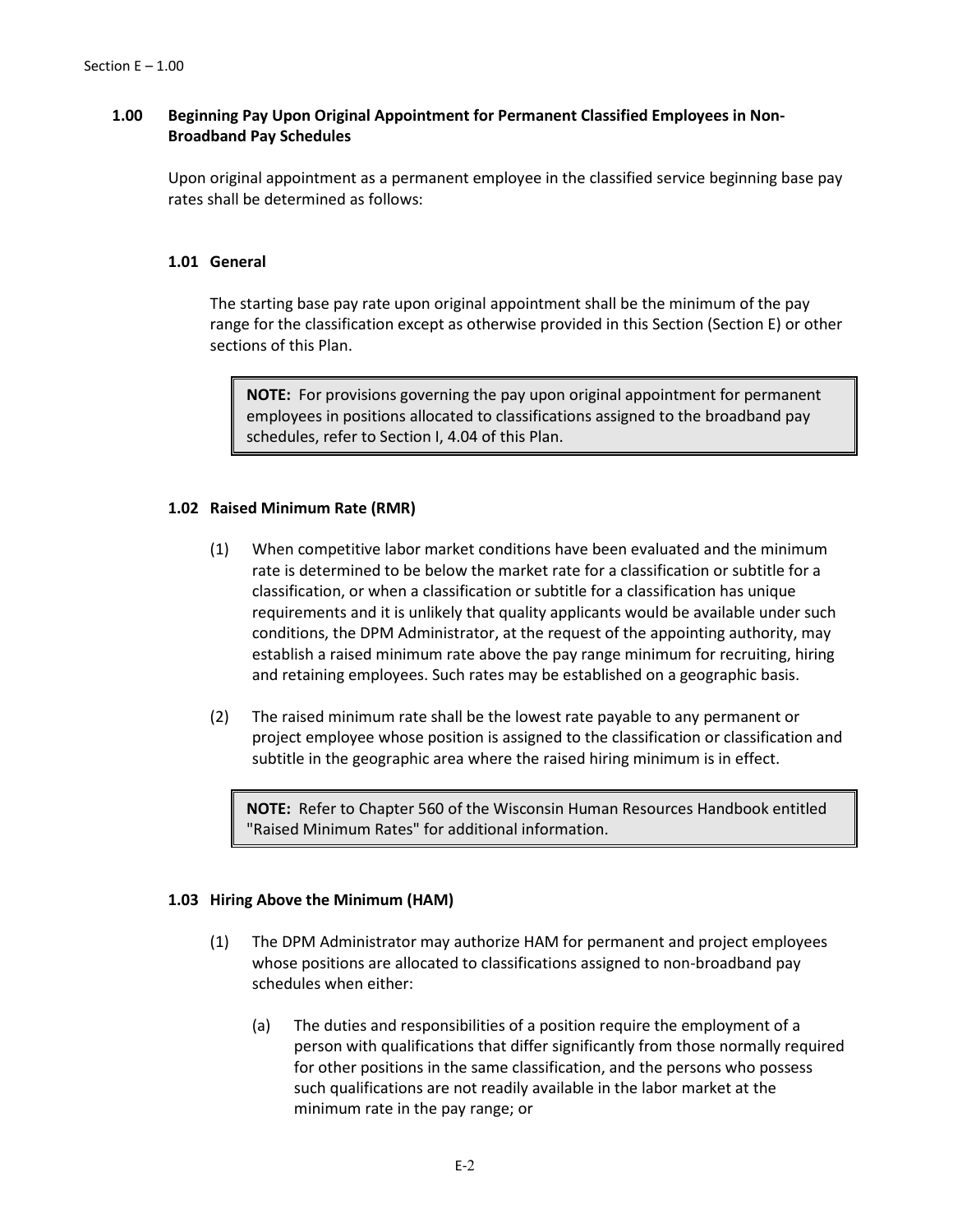- (b) A recruitment effort has failed to produce or would likely not produce a full certification of candidates.
- (2) HAM must be authorized prior to formal recruitment and the increased pay potential must be included in all recruitment information where pay is stated.
- (3) Only those candidates who possess qualifications which significantly exceed the requirements for the classification or subtitle or who possess qualifications which differ significantly from those normally required for other positions in the same classification may be hired above the minimum of the pay range.
- (4) Project positions allocated to represented classifications may be filled using HAM even though use of HAM would not be allowed if the position were permanent.

**NOTE:** Refer to Chapter 508 of the Wisconsin Human Resources Handbook entitled "Hiring Above the Minimum" for additional information.

# **1.04 Trainee Minimum Rate**

- (1) Except as indicated in (5) below or otherwise established by DPM, minimum starting pay rate for trainees will be established at one within-range pay step below the minimum of the pay range for the objective classification for each six (6) months of formal and/or "on-the-job" training required to reach the objective classification. If the DPM Administrator, at the request of the appointing authority, reviews the qualifications of the person to be appointed and determines that the qualifications are equivalent to specific segments of the training program, such segments may be waived and considered as completed. The rate payable on appointment may then exceed the minimum rate established for the training program and shall be based on the length of time required to complete the remaining segments of the training program.
- (2) Incremental pay increases up to the pay range minimum of the objective classification shall be provided for successful completion of each segment of training as provided in the training plan for each trainee position.
- (3) Scheduled trainee pay increases shall be increased by the same percent, and at the same time as the adjustment to the pay range minimum.
- (4) In pay schedules where no within-range pay step is defined, the step used for trainee pay purposes shall be three percent (3.0%) of the minimum for the objective classification for which the employee is being trained.
- (5) A current employee's base pay rate will be determined in accordance with provisions applicable to the transaction type involved.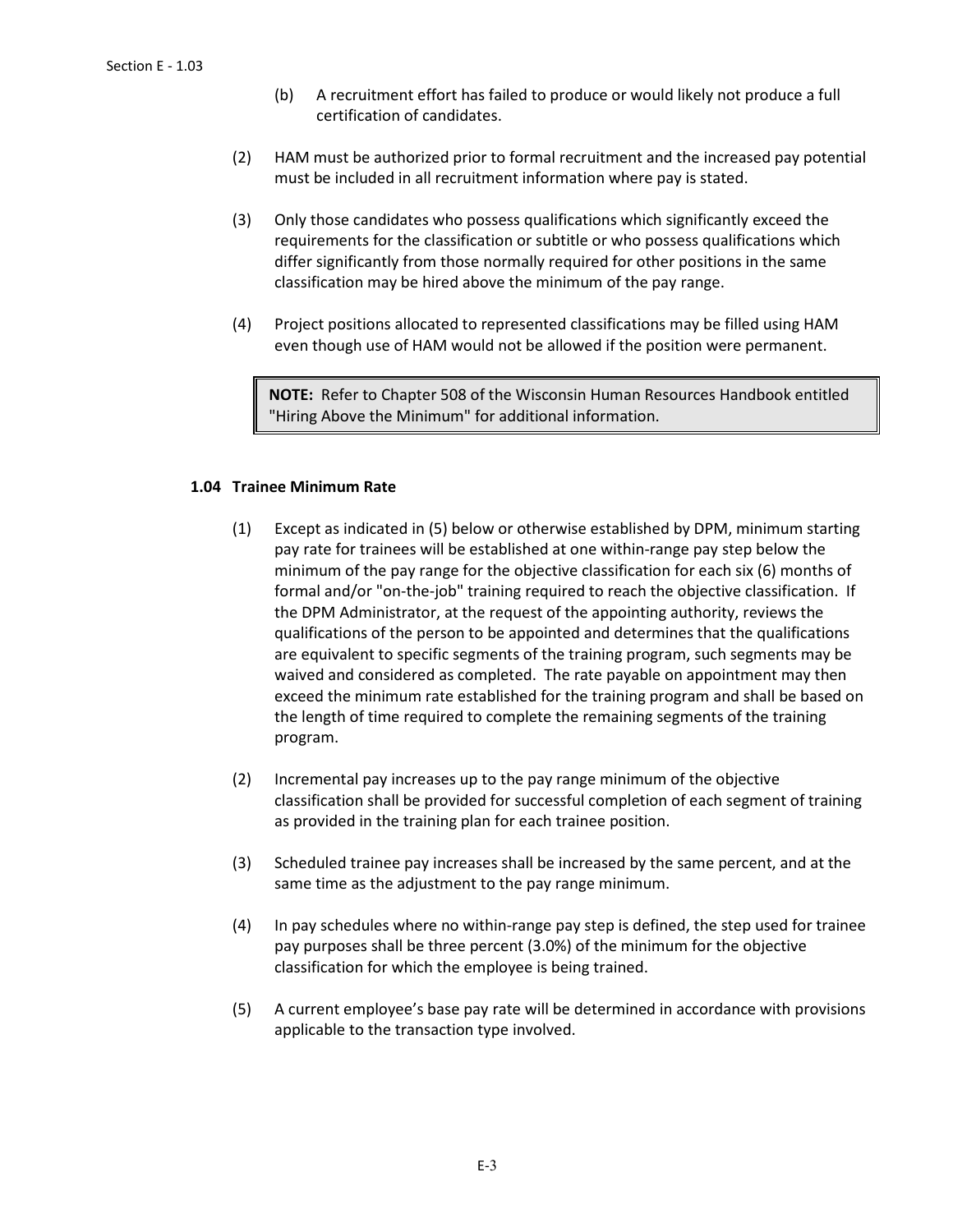# **2.00 Beginning Pay Rates for Project Appointees in Non-Broadband Pay Schedules**

## **2.01 Project Appointees Who Are Former Permanent Classified or Unclassified Employees**

- (1) Subject to the maximum of the new pay range, project appointees who have previously been permanent classified employees, and who could have been appointed to a permanent position without an interruption of continuous service under s. ER 18.02(2), Wis. Adm. Code, may be appointed to a project position assigned to a higher classification than their previous permanent classified position, and may be paid at up to their previous rate of pay if higher than the pay range minimum of the classification for the project appointment.
- (2) Project appointees who have previously been permanent classified employees, and who could have been appointed to a permanent position without an interruption of continuous service under ER 18.02(2), Wis. Adm. Code, may be appointed to a project position assigned to the same, a counterpart, or a lower classification than their previous permanent classified position, and may be paid at a rate of pay determined in accordance with the provisions regarding pay on reinstatement as contained in this Section (Section E).
- (3) Subject to the maximum of the new pay range, project appointees who are appointed directly from a permanent classified or unclassified position without an interruption in employment status, or who receive a classified leave of absence for the project position, may be paid at up to their previous rate of pay if higher than the pay range minimum of the classification for the project position.

**NOTE:** Refer to Chapter ER 34 of the Wisconsin Administrative Code for additional employment information regarding project employees.

## **2.02 Other Project Appointees**

- (1) Except as provided in 2.01, beginning base pay rates shall be determined in accordance with 1.00 above.
- (2) On subsequent project appointment to a different position, the pay rate attained as a result of a project appointment shall not serve as the basis for the establishment of subsequent pay rates on appointment to any other position. However, experience acquired may be relevant for subsequent appointments made in accordance with HAM provisions of 1.03 above.

**NOTE**: Refer to Section A, 1.00, of this Plan for the provisions regarding supplemental pay and overtime provisions for project employees.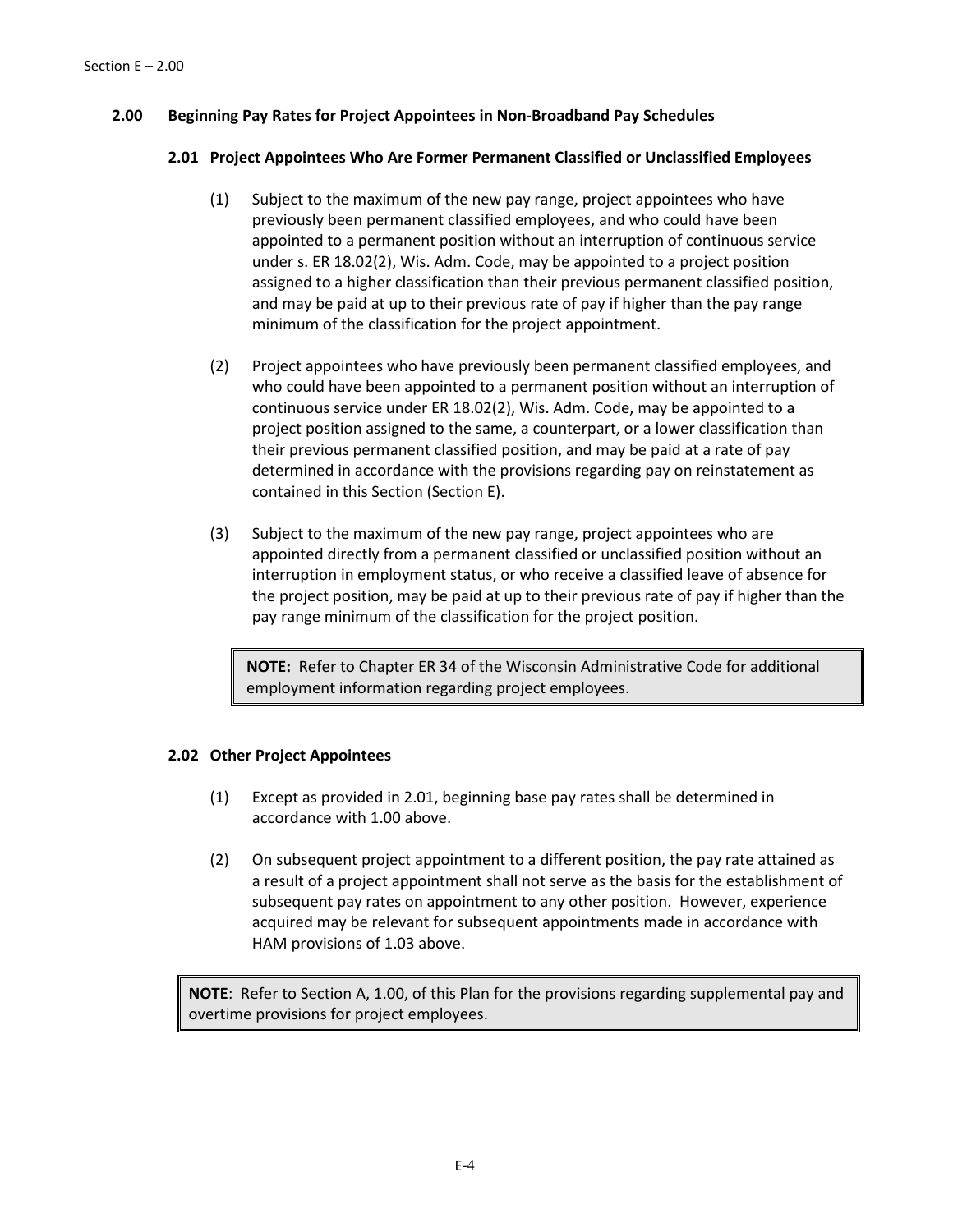## **3.00 Other Transaction Pay Adjustments for Project Employees in Non-Broadband Pay Schedules**

#### **3.01 Pay on Completion of the First Six Months of a Project Appointment**

No six month increase will be granted to any project employee upon completion of the first six months of a project appointment.

#### **3.02 Multiple Pay Adjustments on Same Date (Order of Application)**

Multiple pay adjustments that are effective on the same date will be applied in the order given in Section I, 4.01 of this Plan.

# **3.03 Pay on Regrade for Reclassification or Reallocation to a Classification in a Higher Pay Range.**

Pay on regrade for reclassification or reallocation to a classification in a higher pay range for project appointees will be in accordance with Section I, 4.09 of this Plan.

# **3.04 Pay on Regrade for Reclassification or Reallocation to a Classification in the Same or Counterpart Pay Range.**

Project employees shall receive no pay adjustment for reclassification or reallocation to a classification in the same or counterpart pay range.

# **3.05 Pay on Regrade for Reclassification or Reallocation to a Classification in a Lower Pay Range.**

Pay on regrade for reclassification or reallocation to a classification in a lower pay range for project appointees will be in accordance with Section I, 4.11(1) of this Plan.

#### **4.00 Other Transaction Pay Adjustments for Permanent Employees in Non-Broadband Pay Ranges**

Schedule 02, 03, 05, 06, and 12 pay adjustments for permanent employees in non-broadband pay ranges will be in accordance with ch. ER 29, Wis. Admin. Code, except as follows:

(1) Except as noted in (2) through (10) below, pay of regraded employees whose positions are reallocated or reclassified to a higher classification shall be determined in accordance with s. ER 29.03(3)(c), Wis. Admin. Code, except that in lieu of any one-step increase amounts regraded employees will receive an amount equal to eight percent (8%) of the applicable pay range minimum or the pay range minimum, whichever is greater. If the reallocation or reclassification is to a classification that is more than one pay range above that of the previous classification, or from range 05-31 to 05-32, the appointing authority **may** provide an additional pay adjustment under this section allowing for a total pay adjustment of no more than 12% of the new pay range minimum or to the minimum of the pay range, whichever is greater For reallocations that do not solely involve a change in duties, such as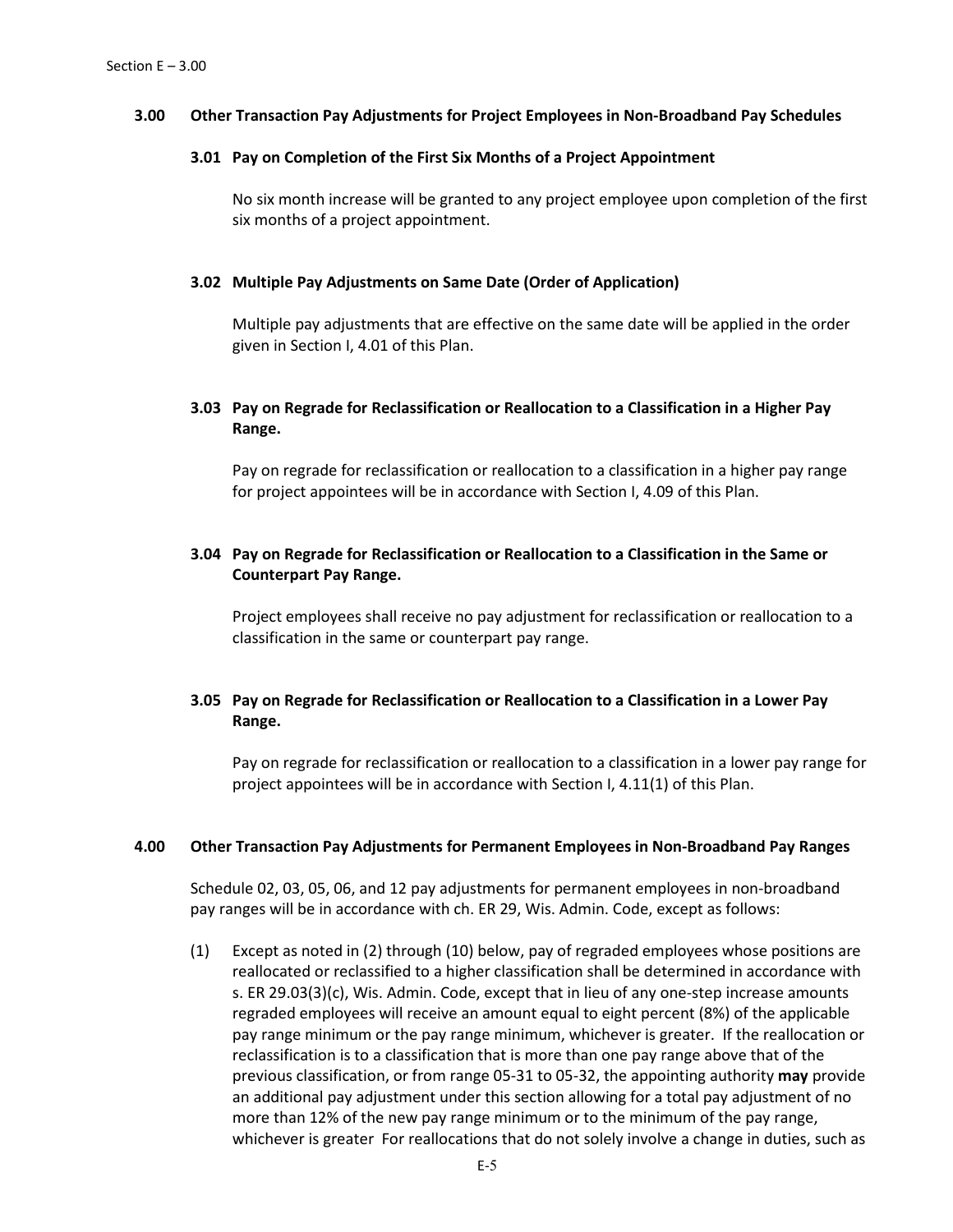pay range reassignments, title changes, reorganizations, or as a result of a survey, the increase provided above **may** be provided at the discretion of the DPM Administrator.

- (2) Except as noted in (5), (6), and (10) below, pay on promotion will be determined in accordance with s. ER 29.03(4), Wis. Admin. Code, except that in lieu of the increase amounts provided pursuant to s. ER 29.03(4)(b), Wis. Admin. Code, employees will receive an amount equal to eight percent (8.0%) of the applicable pay range minimum or the minimum of the pay range, whichever is greater. If the promotion is to a classification that is more than one pay range above that of the previous classification, the appointing authority **may** provide an additional pay adjustment under this section allowing for a total pay adjustment of no more than 12% of the new pay range minimum or to the minimum of the pay range, whichever is greater.
- (3) No six (6) month increases shall be granted to employees upon completion of the first six (6) months of any probationary period.
- (4) For all pay adjustments, all references to "PSICM" in ch. ER 29, Wis. Admin. Code, will be changed to "minimum."

## (5) **Pay Ranges 05-31 and 05-32**

- (a) For all transactions between positions allocated to pay ranges 05-31 or 05-32, an employee shall receive the pay rate on the pay progression schedule at Section A, 2.06, that corresponds to the employee's classification and years of state service based on the adjusted continuous service date. Upon transfer, if an employee's current base pay rate exceeds the applicable pay progression rate, the employee may be appointed at up to the employee's current rate of pay in accordance with the agency compensation policy/process.
- (b) An employee entering a position allocated to pay range 05-31 or 05-32 with prior state continuous service shall receive the pay rate on the pay progression schedule at Section A, 2.06, that corresponds to the employee's classification and years of state service based on the adjusted continuous service date. If the employee's current base pay rate exceeds the applicable pay progression point, the employee may be appointed at up to the lesser of the employee's current rate of pay or the next applicable pay progression point in accordance with the agency compensation policy/process.
- (6) Pay increases for employees classified as Fire/Crash Rescue Specialist or Fire/Crash Rescue Specialist – Crew Chief are subject to federally-funded pay rates allowed for the duties performed. If the maximums are increased prior to the end of this Compensation Plan, pay increases occurring after the effective date of the new maximums will be subject to the new maximums.
- (7) Except as indicated in (5) above, pay upon return to previous level (as defined in Section I, 3.00 of this Plan) will be determined in accordance with s. ER 29.03(6), Wis. Admin. Code.
- (8) Pay for regrade due to reclassification or reallocation for an employee with eligibility to return to previous level (as defined in Section I, 3.00 of this Plan), when the previous level is the same as the level to which regraded, will be set in accordance with s. ER 29.03(6), the minimum of the new range, or the present rate of pay, whichever is greatest.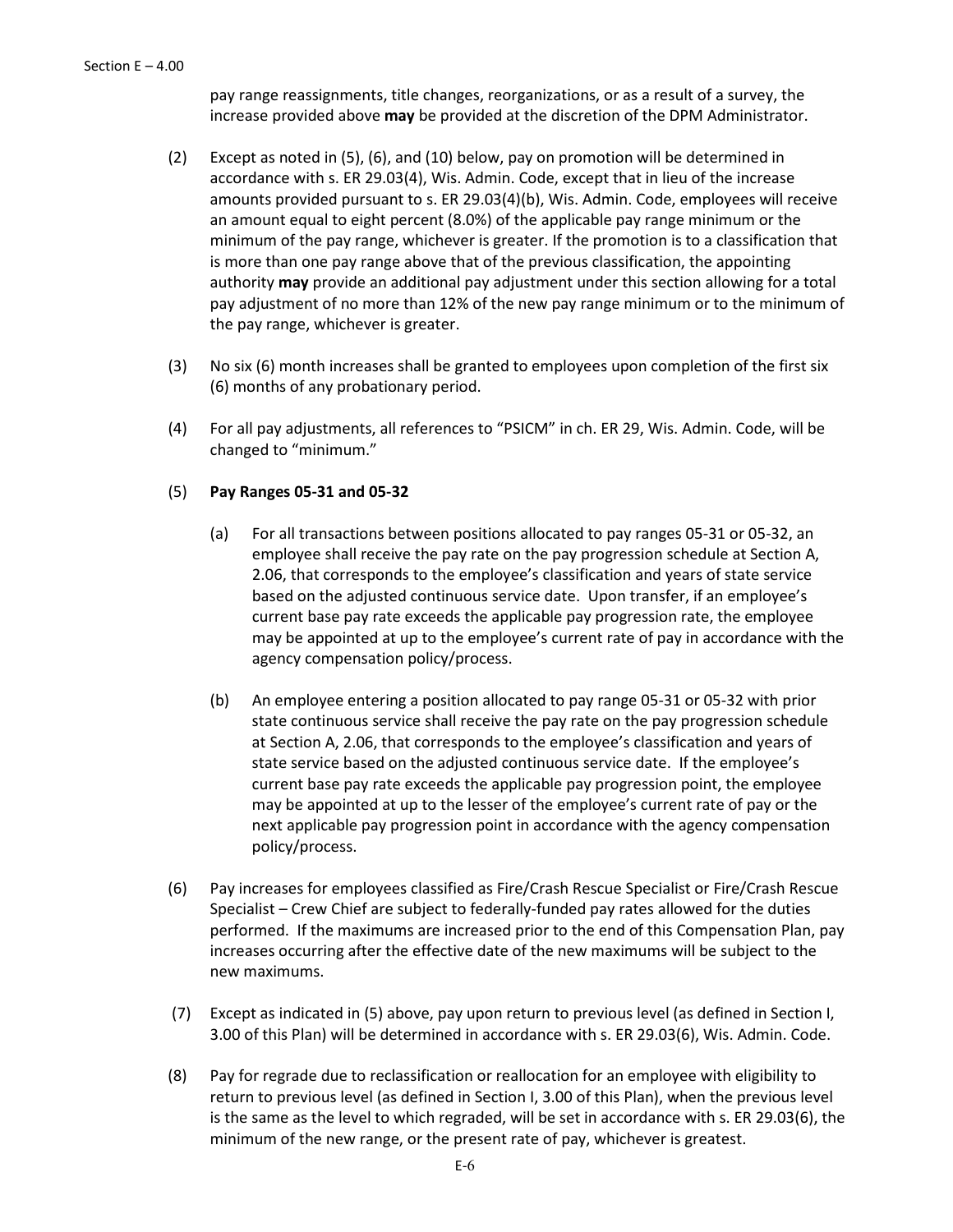(9) Pay for regrade due to reclassification or reallocation for an employee with eligibility for return to previous level (as defined in Section I, 3.00 of this Plan), when the previous level is between the level from which regraded and the level to which regraded, will be set in accordance with s. ER 29.03(6), the minimum of the new range, or (1) above, whichever is greatest.

## (10) **Pay Administration for the Nursing Assistant and Resident Care Technician Pay Progression Classifications**

Note. The pay administration provisions in this subsection (subsection (4.00(10)) supersede other pay provisions in this Section (Section E) and ch. ER 29, Wis. Adm. Code. For all transactions, the base pay rate may not exceed the pay range maximum.

The following pay administration provisions apply for these classifications:

- Nursing Assistant 2 and 3
- Nursing Assistant 2-Weekend and 3-Weekend
- Resident Care Technician-Obj
- Resident Care Technician-Obj-Weekend
- Resident Care Technician-Adv
- Resident Care Technician-Adv-Weekend
- (a) For all transfers **between positions** in these classifications, an employee shall maintain their current rate of pay.
- (b) For all upward movements from one of the classifications listed above to a higher listed classification, employees will receive the greater of their current pay rate or the rate on the progression schedule for their new classification corresponding to their years of state service.
- (c) For all downward movements from one of the classifications listed above to a lower listed classification, employees will receive the pay rate on the progression schedule for their new classification corresponding to their years of state service.
- (d) An employee with prior state continuous service entering a position in one of the above-listed classifications from outside state service, or from a state position not in one of the above-listed classifications, shall receive either:
	- a. The pay rate on the pay structure and progression schedule for Pay Schedule 06 in Section Z that corresponds to the employee's years of state service based on the adjusted continuous service date.
	- b. If an employee has more than 15 years of state service, the employee may have their pay set at a rate equitable with other employees in the same progression structure statewide with similar experience.

Example. A Resident Care Supervisor with 20 years of state service demotes to Resident Care Technician-Advanced. Their current pay rate is \$25.00. The pay progression rate for 15 or more years of service is \$22.30. The agency may set the pay rate at anywhere from \$22.30 to \$25.00 because there is no "next applicable pay progression point" which restrict the maximum possible rate.